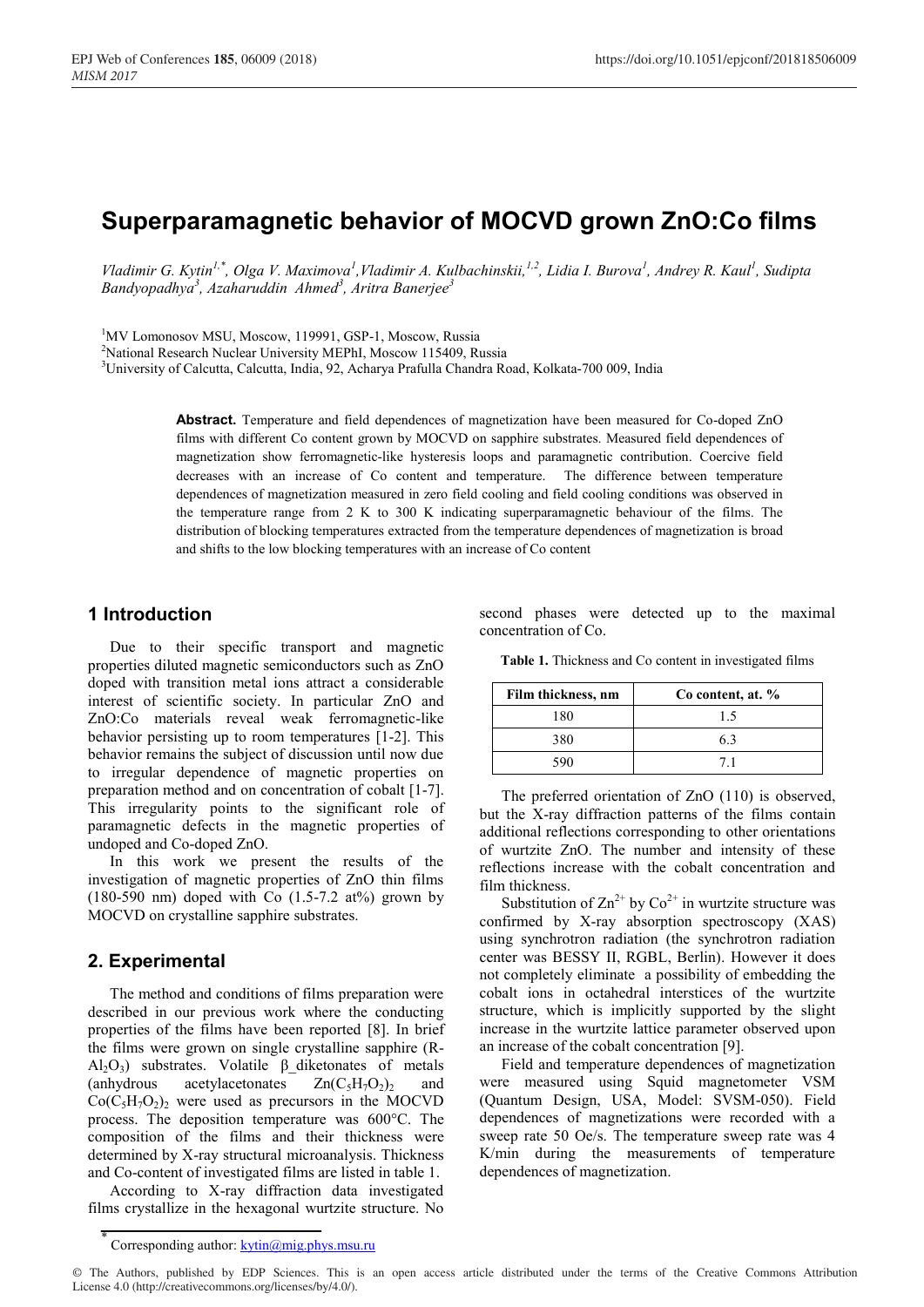## **3. Results**

Field dependences of magnetization measured for the film with 1.5 at. % and 6.3 at. % Co is shown in figures 1 and 2. Diamagnetic susceptibility of substrates was determined from the slope of magnetization dependence on magnetic field at 300 K in magnetic fields above 8 kOe. Then diamagnetic contribution to the magnetization was subtracted from measured magnetization. Magnetization of the films was calculated per formula unit (ZnO)



**Fig. 1.** Magnetization vs. magnetic field for the film with 1.5 at. % Co content



**Fig. 2.** Magnetization vs. magnetic field for the film with 6.3 at. % Co content

For all films clearly seen hysteresis loop is observed in the temperature range from 4.2 to 300 K. The coercive field decreases with an increase Co concentration. The magnitude of the hysteresis loop is significantly larger for the film with at. 1.5 % Co content than for the films with 6.3 at. % and 7.1 at. % Co.

At temperatures below 25 K magnetization increases nearly linearly with an increase of applied field in magnetic fields from 6 kOe to 10 kOe for the films with 6.3 at % Co and 7.1 at % Co, correspondingly. In this fields and temperature range hysteresis was not observed for these films. For the film with 1.5 at. % Co field dependences of magnetization are close to linear in magnetic field from 8 kOe to 10 kOe.

Temperature dependences of magnetization measured in magnetic field 200 Oe are shown in figures 3 and 4.



**Fig. 3.** Magnetization vs. temperature for the film with 1.5 at. % Co content



**Fig. 4.** Magnetization vs. temperature for the film with 6.3 at. % Co content

The temperature dependencies of magnetization measured in zero field cooling (ZFC) and filed cooling (FC) regimes differs for all investigated films at temperatures up to 300 K. The most pronounced difference was observed for the film with 1.5 at. % cobalt.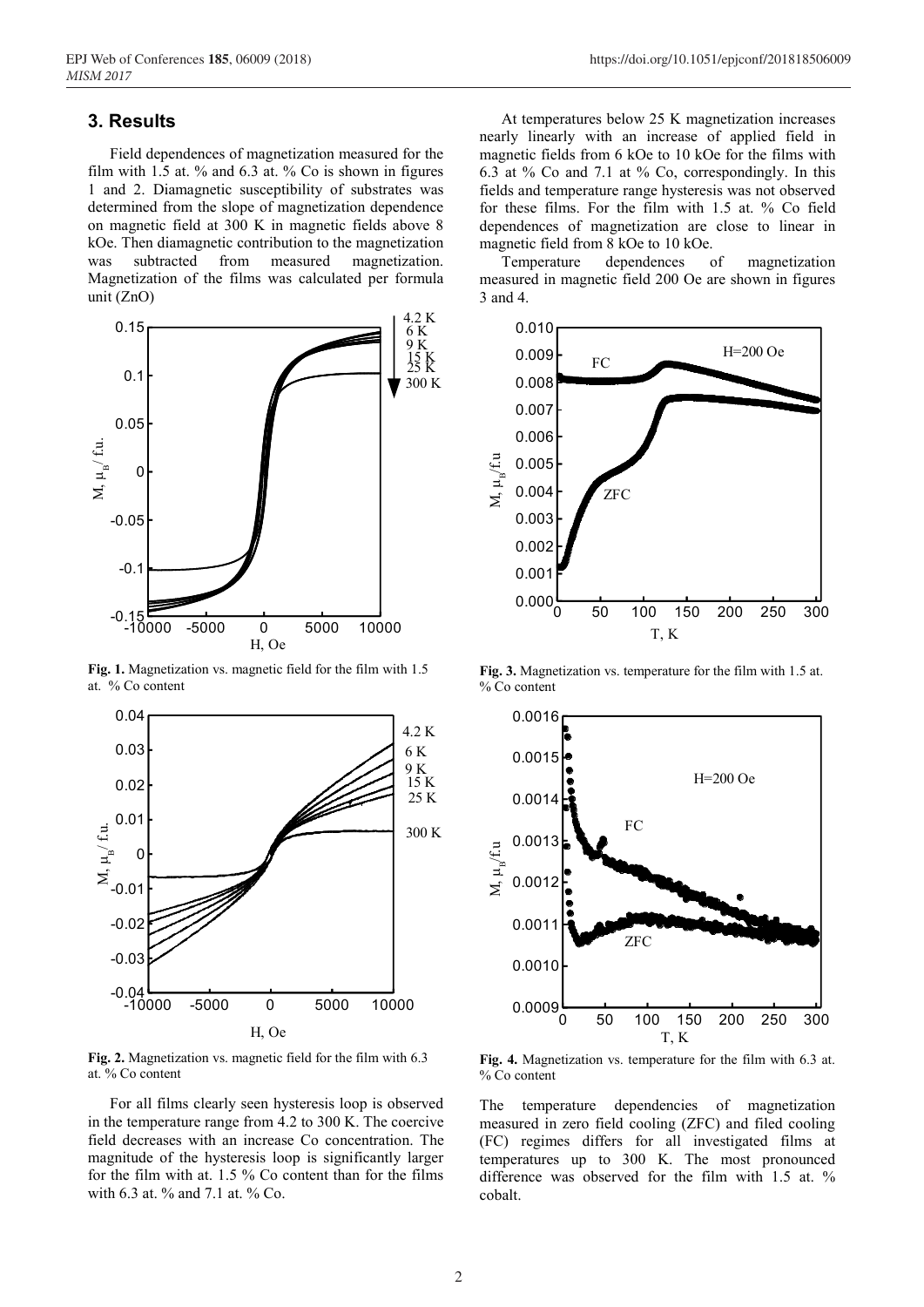#### **4. Discussion**

Saturation magnetization at 300 K for the film with 1.5 at. % Co content significantly exceeds the maximum possible saturation magnetization-originating from  $Co<sup>2+</sup>$ ions. Thus observed hysteresis loop for this film should at least partially originate from paramagnetic defects present in ZnO. This is consistent with the observation of ferromagnetic-like hysteresis loops in MOCVD grown on  $MgAlO<sub>2</sub>$  substrates undoped ZnO films [10]. For the films with 6.3 % and 7.1 % Co content saturation magnetization measured at 300 K is several times smaller than for the film with 1.5 % Co and than the maximum saturation magnetization of $\text{Co}^{2+}$  ions This suggests that Co impurity affects paramagnetic defects in ZnO.

The observation of hysteresis loops and the difference between magnetization values measured in ZFC and FC conditions points to the super paramagnetic contribution to the magnetization [11-13]. The properties of superparamagnetic materials are essentially determined by blocking temperature  $T_B$ . This temperature is directly related to the activation energy of the reorientation of magnetic moments of magnetically ordered nanoparticles or nanoclusters. Typically different nanoclusters have different blocking temperature. The following expression was derived for the calculation of blocking temperature distribution  $p(T_B)$ from the temperature dependence of magnetization [12,13]:

$$
p(T_B) = k \left[ \frac{1}{T_B} \frac{d}{dT} \left( M_{ZFC}(T) - M_{FC}(T) \right) \right]_{T=T_B}
$$

where  $k$  is the temperature independent coefficient,  $M_{ZFC}(T)$ ,  $M_{FC}(T)$  is the magnetization measured in ZFC and FC conditions correspondingly.

In figure 5 we plot the derivative of the difference between  $M_{ZFC}(T)$  and  $M_{FC}(T)$  divided by temperature as a function of temperature. For the film with 1.5 at. % Co content two maxima at 8 K and 110 K are clearly seen in figure 5. For the films with 6.3 at. % Co and at. 7.1 % Co the distribution of blocking temperatures is shifted to lower temperatures. No maxima of  $p(T_B)$  can be seen for these films in the temperature range from 2 K to 300 K. The two maxima in the distribution of blocking temperature for the sample with at. 1.5 % Co content may indicate the presence of two different types of magnetic clusters in this film. The peculiarity near 100 K in the temperature dependences of magnetization is seen for both FC and ZFC measurement condition. Therefore it can be manifestation of intrinsic transition within magnetic clusters. For instance charge state of defects responsible for magnetism can vary with temperature due to thermal activation of electrons to the states with higher energy. The strong reduction of electrical conductivity with an increase of Co content was reported earlier for these films [8]. This typically means the change of Fermi level position and charge state of defects and thus their magnetic properties. According to X-ray diffraction data the structure of the investigated

films changes significantly with an increase of Co content. Therefore concentration of paramagnetic defects in the films should vary significantly even with small variation of cobalt concentration. This can explain disappearance of the clusters with long blocking time in the samples with high cobalt concentration. Additionally interaction between  $Co^{2+}$  ions and paramagnetic defects can decrease blocking temperature.

The variation of coercive field  $H_c$  with temperature is shown in figure 6. The coercive field decreases with an increase of temperature for all films at temperatures above 15 K. For the films with 6.3 at. % and 7.1 at % of Co maximum in  $H_c(T)$  dependence is observed below 15 K. This maximum most probably originates from linear paramagnetic contribution to the field dependence of magnetization.



**Fig. 5.** Blocking temperature distribution  $(1/Td/dT(M_{ZFC} \cdot M_{FC}))$ for the films with 1.5 % and 6.3 % Co



**Fig. 6.** Temperature dependence of coercive force for investigated films.